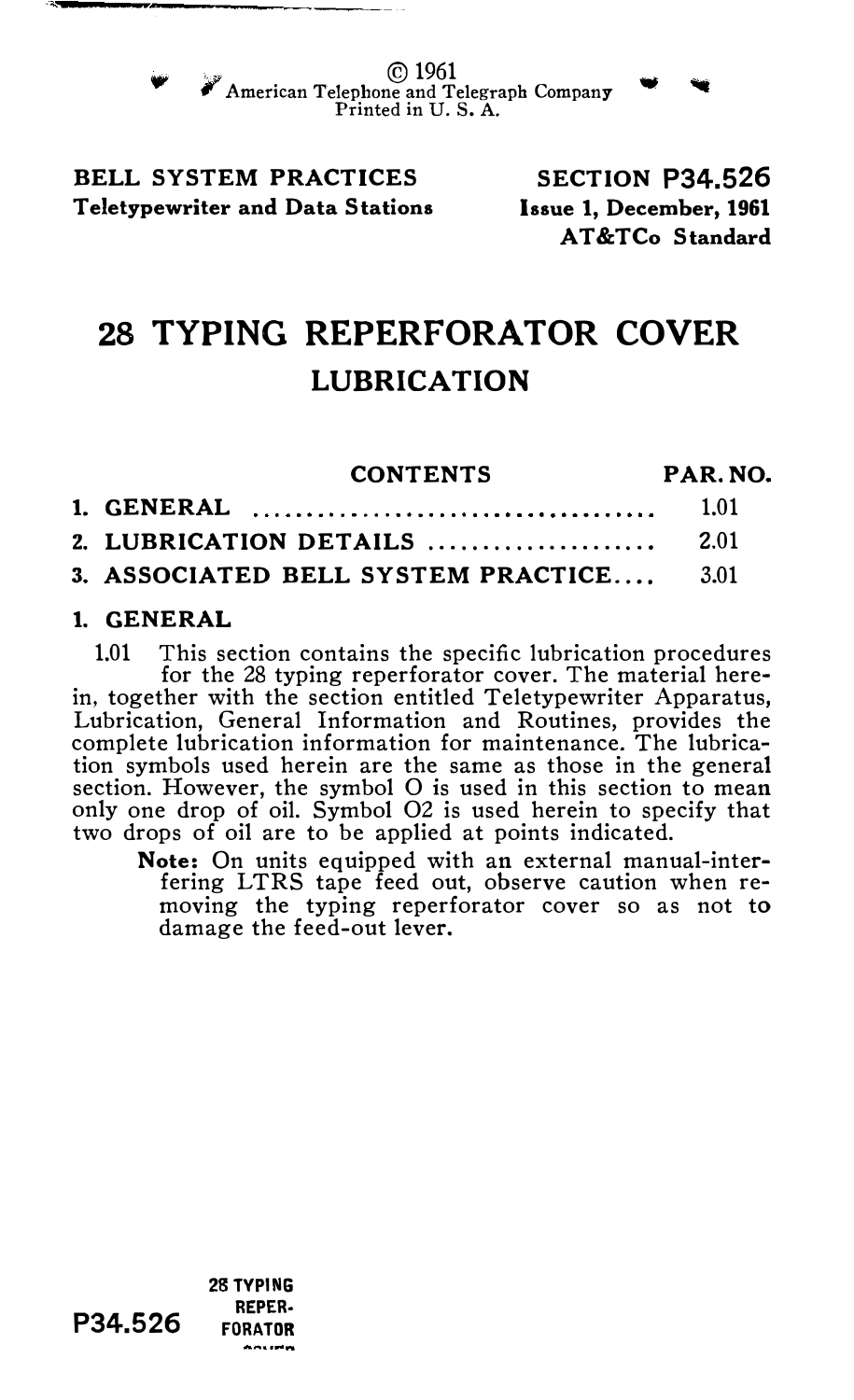## 2. LUBRICATION DETAILS 2.01 Typing Reperforator Cover

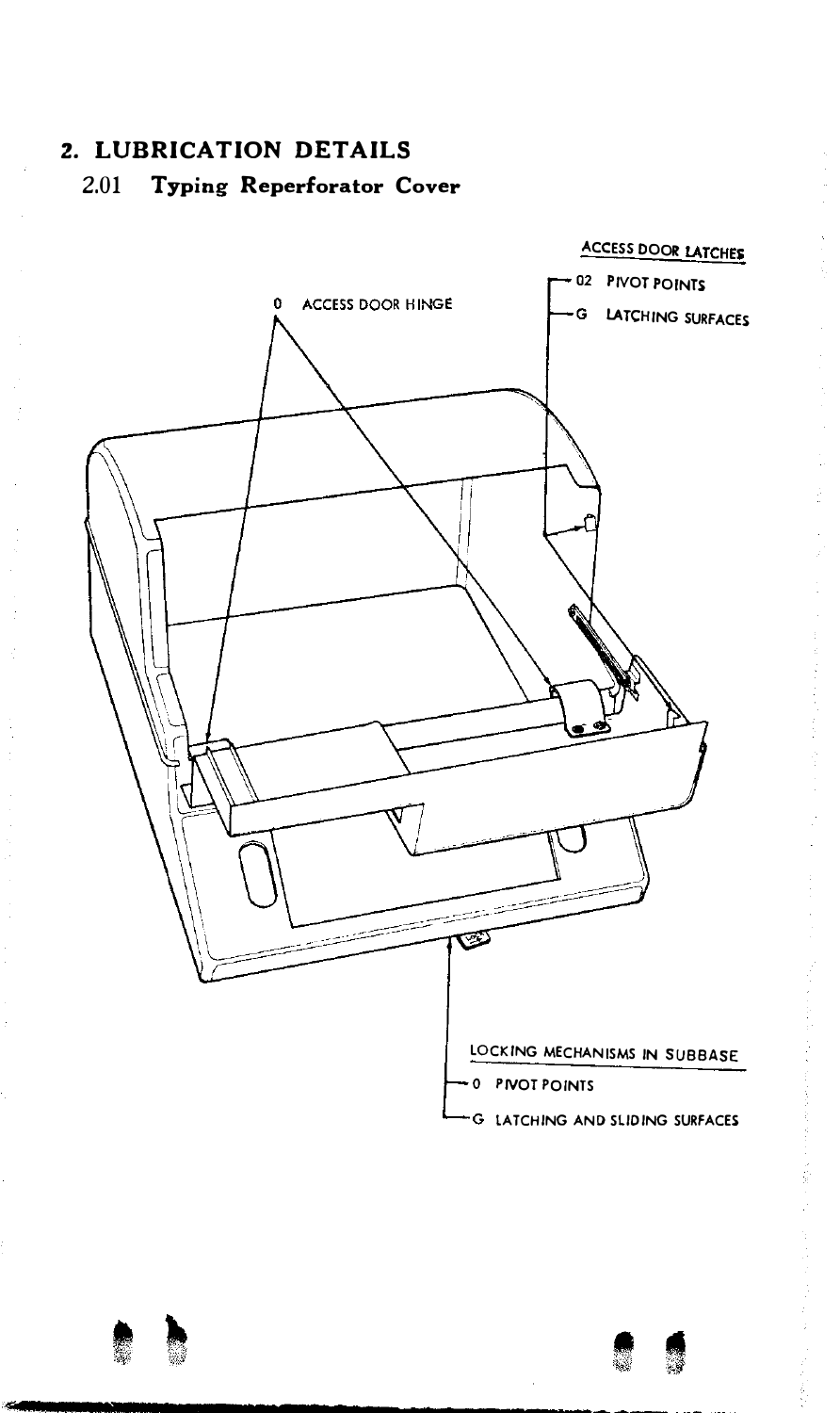### 3. ASSOCIATED BELL SYSTEM PRACTICE

3.01 The following Bell System Practice provides additional information that may be required in connection with this section.

### Subject

#### Section

Alphabetical Index of 28-type Equipment, Bell System Practices, and Associated 28 ASR Station Drawings P34.001

Page 3  $2.9<sub>0</sub>$ 

P34.526 <sup>28 TYPING</sup> REPER· **FORATOR** r:nVI='Q